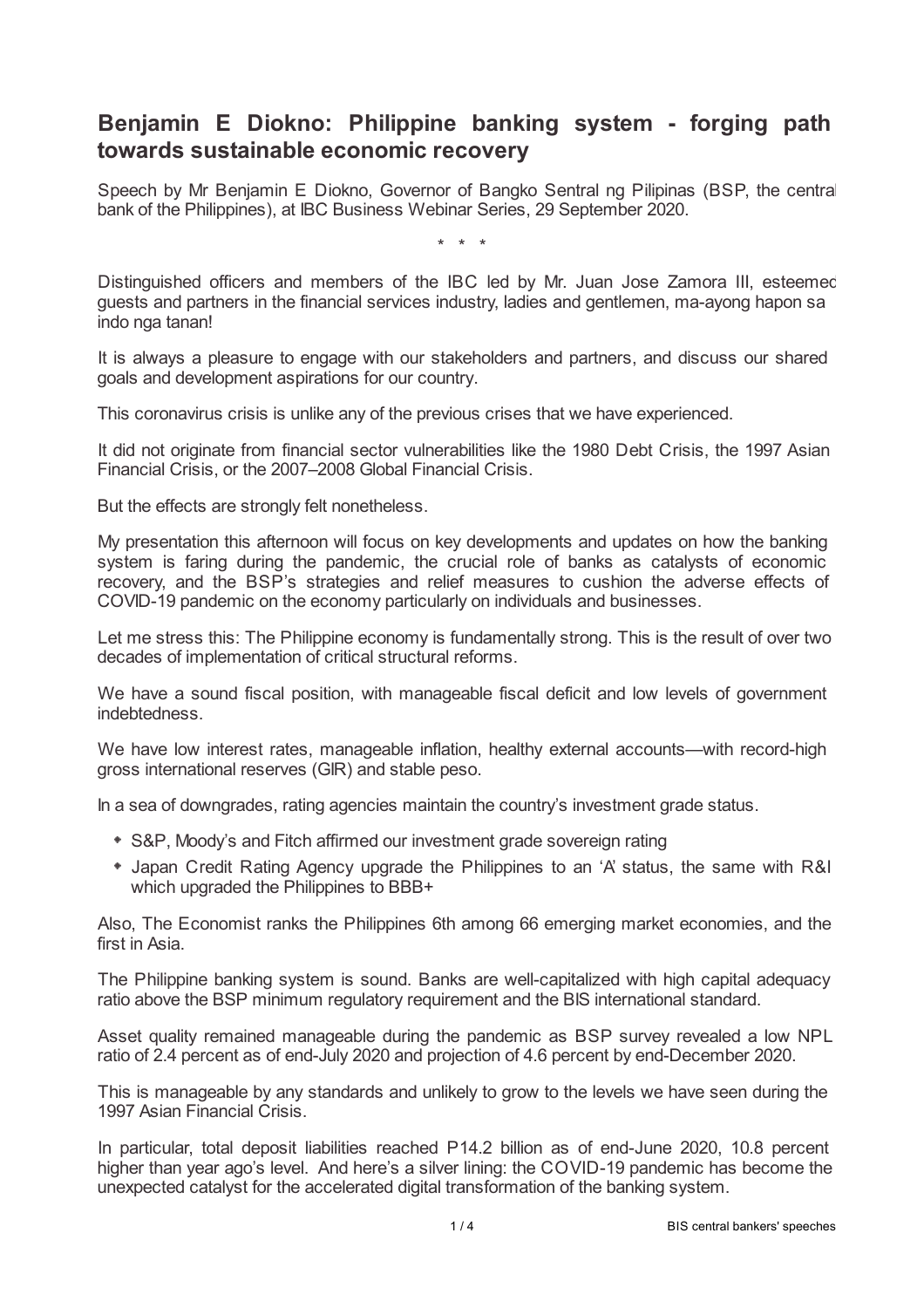During the lockdowns, over 4 million digital accounts were opened and digital financial transactions grew exponentially.

As of end-August 2020, total PESONet transactions reached 2.7 million with total value of P252.9 billion.

This represents a growth of about 120 percent in volume and 70 percent in value, respectively from the baseline end-March 2020 level.

Meanwhile, InstaPay-related transactions reached 29.5 million with total value of P141.2 billion as of end-August 2020.

This represents huge respective growths of 312.2 percent in volume and 206 percent in value compared to the end-March 2020 level.

Total assets of the banking system reached P18.6 trillion as of end-June 2020 with an average growth rate of 11.5 percent in the last 10 years.

The banking system's credit support for the financing requirements of individuals and businesses also continued during the pandemic.

Total loan portfolio (TLP) stood at P10.8 trillion as of end-June 2020. This represents a 13.2 percent average growth rate in the last decade.

Bank loans comprised 58.2 percent of the banking system's total assets and 57.4 percent of the country's nominal gross domestic product (GDP).

Amid the pandemic, loan quality remained satisfactory as the banking system's non-performing loan (NPL) ratio was at 2.5 percent as of end-June 2020.

Given the inherent resilience and positive correlation of financial sector development with economic growth, how can banks help in economic recovery?

As the surge of COVID-19 cases around the world continues, business activities have been disrupted.

The International Monetary Fund (IMF) expects the global economy to contract by 4.9 percent this year.

The Philippines is not spared.

The local economy declined by 9.0 percent in the first half of 2020. The great fall was not because the economy was weak. It was because there is a need to shut it down to buy time, to delay the spread of the virus while building the country's health capacity.

Amid this challenge, the domestic banking system can be harnessed to support economic recovery. Specifically, they provide cash flow support to individual clients and micro, small and medium enterprises.

Banks are also our conduits in the accelerated promotion of digital banking and electronic payments transactions of our countrymen during the pandemic.

On this note, our strategy of combatting the COVID-19 pandemic with the help of the banking system is focused on four critical areas.

First, to provide sufficient liquidity to support Government's efforts of saving lives and livelihoods. Second, to maintain the stability of the financial system. Third, to ensure the continued delivery of financial services to the public. Lastly, to shore up confidence and cushion economic activity.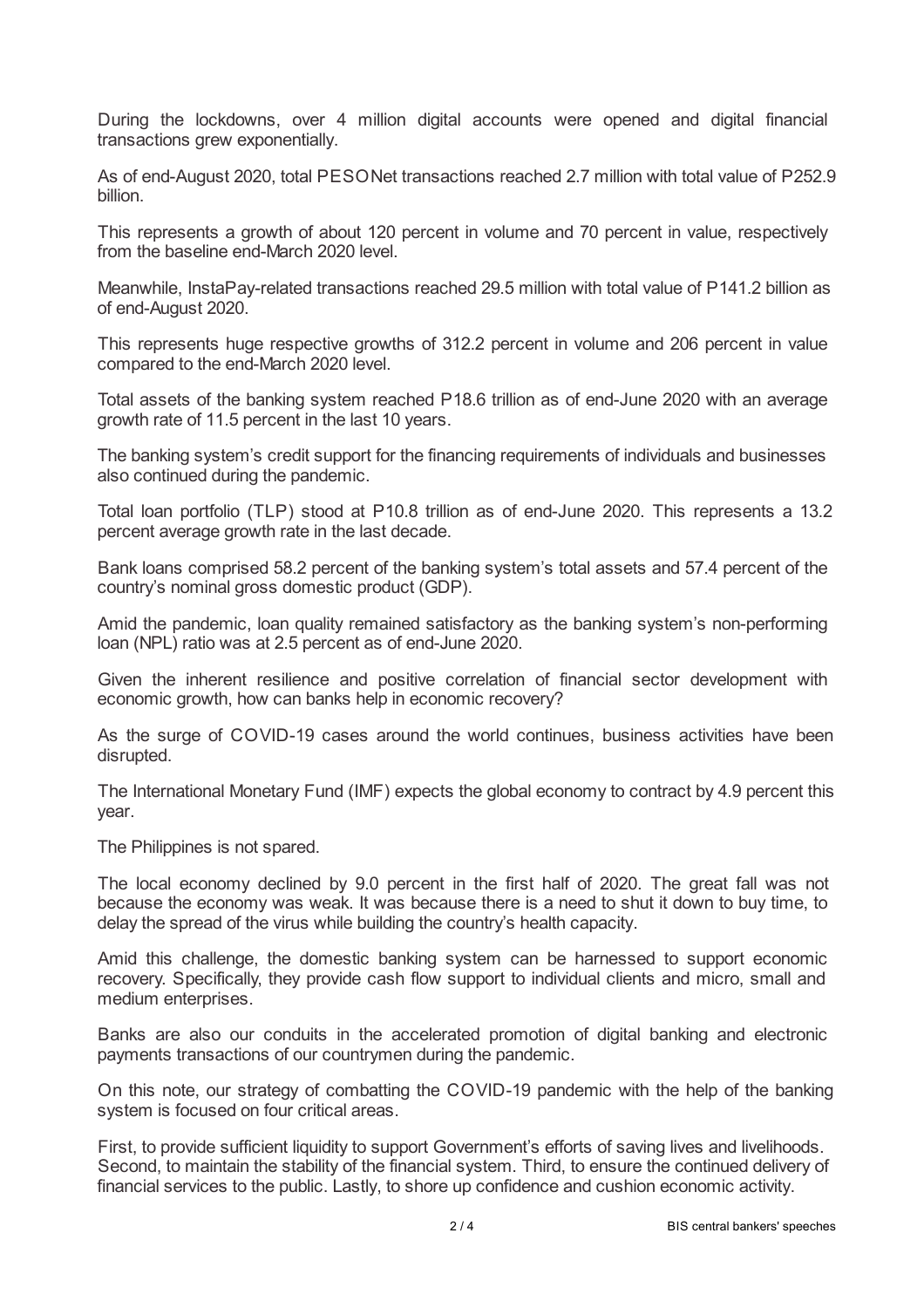In fact, the BSP has injected a total of P1.5 trillion to the financial system, equivalent to about 7.6 percent of gross domestic product (GDP), as part of its liquidity-easing measures to address the impact of COVID-19 pandemic.

At this juncture, allow me to briefly discuss our various regulatory and operational relief measures to assist the BSP supervised financial institutions endure the health crisis as well as to support households and business firms.

First, we provided BSFIs with regulatory reliefs to enable them to grant equivalent financial relief to their borrowers in the form of more flexible and favorable lending terms, or restructure loan accounts.

Second, they were given incentives for lending to assist the micro, small and medium enterprises and large enterprises carry on with their business during the COVID-19 crisis, as well as hasten recovery and sustainability of their operations, during the post-crisis period.

One of our more innovative incentives is that new loans to MSMEs, and certain large enterprises that were critically impacted by the pandemic but not part of a conglomerate will now be recognized as forms of alternative compliance with banks' reserve requirements, which I'll discuss further in the next slide.

Third, is the promotion of continued access to financial services through key policies. This includes the relaxation of Know-Your-Customer (KYC) requirements, temporary suspension of all fees and charges covering online banking transactions, licensing and fund transfers, operational relief for FX transactions and financial assistance in the form of loans, advances or other credit accommodations granted to BSFIs.

Lastly, is support for Continued Financial Services Delivery. These include relaxed reporting requirements, temporary suspension in the imposition of monetary penalties, use of legal reserves for liquidity needs, accounting relief measures, and the deferred adoption of the SAFr framework.

Based on the latest BSP data, loans to MSMEs amounted to P106.0 billion, in August 20, 2020 up from Php 9.3 billion in April 30, 2020, or by a whopping 1,039 percent.

Meanwhile, loans to enterprises reached P13.6 billion, growing by 17 times since we started monitoring from the effectivity of BSP Memorandum No. M-2020–046 on 29 May 2020.

To address concerns about loan defaults, credit and debt collection, we have extended for another 30 days grace period for loan payments the 30-day grace period under Bayanihan 1.

Under Bayanihan 2, we will implement the mandatory one-time, non-extendable 60-day grace period for loans on current status.

Apart from this, the BSP has extended regulatory relief to banks so they can extend relief to their clients in the form of more flexible and favorable lending terms, or restructuring/rediscounting of loan accounts, staggered booking of allowance for credit losses and moratorium on the imposition of interest charges, fees and penalties on loans during the grace period.

Lastly, on the impact of COVID-19 on Overseas Filipino Remittances.

Overseas Filipino remittances in 2019 was US\$30.1 billion.

Original projection before coronavirus crisis is that OF remittances will increase by 5 percent.

Revised forecast as of June 2020, post Covid-19, was that Overseas Filipino remittances will fall by 5 percent.